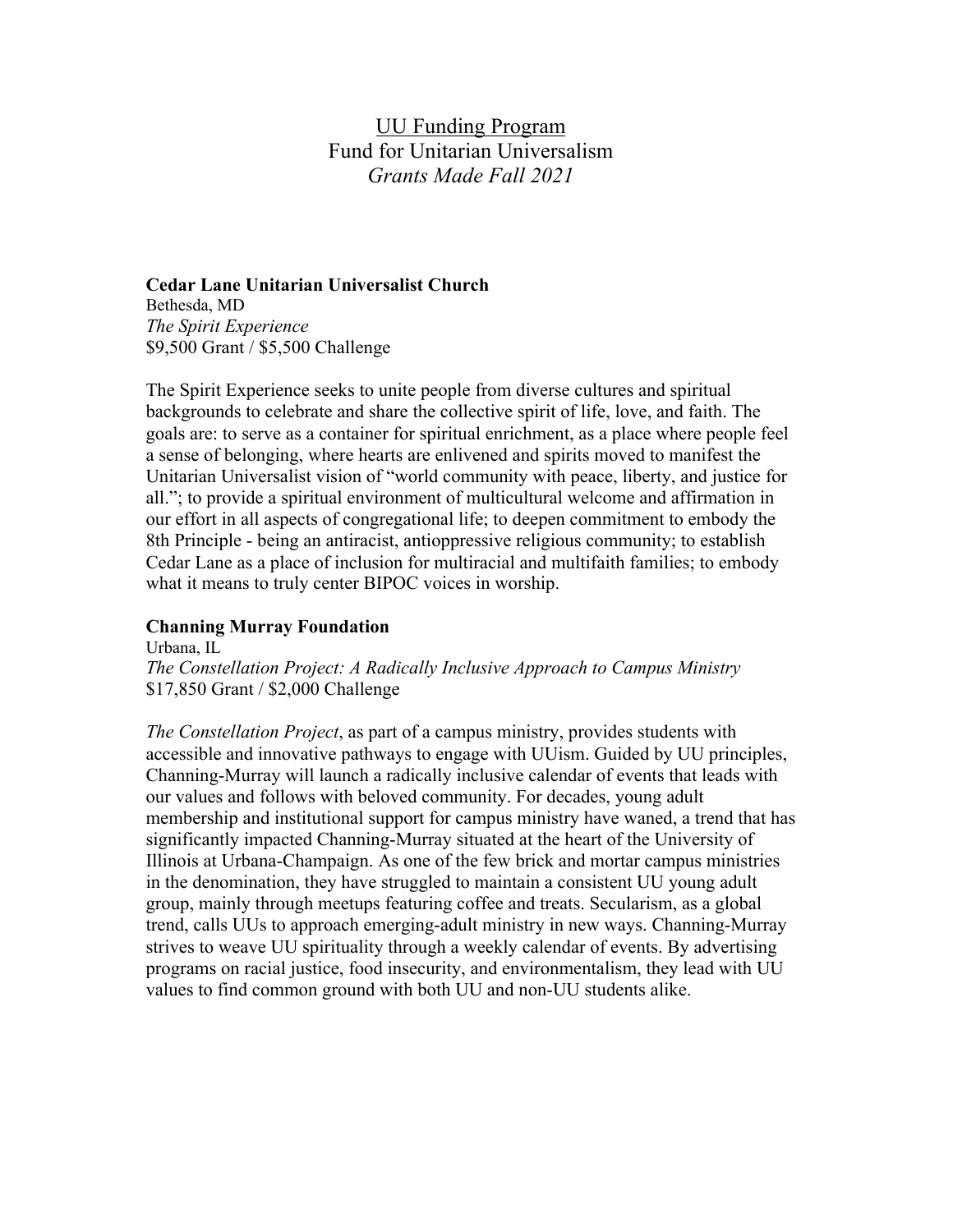## **DRUUMM - Diverse & Revolutionary UU Multicultural Ministries**

Lake Oswego, OR *Invisible No More* \$5,000 Grant / \$5,000 Challenge

For Unitarian Universalism to meet its prophetic potential of creating beloved community, we must now make the invisible visible. *Invisible No More* will do this by illuminating the presence and contributions of API UUs and documenting their incredible journeys. By putting the spotlight on API UU leaders, they envision a new Unitarian Universalism—one reflecting many cultures—Chinese, Korean, Japanese, Indian, Pakistani, Vietnamese, etc. They work to acknowledge API UU contributions and foster an environment where more API UUs feel invited to come forward with their own talents and gifts to advance our faith. In doing so, they anticipate a surge of interest and awareness of UUism in the unchurched API communities—"UUs in waiting."

This project was inspired 20 years ago with a visit to the Beacon Street HQ of the UUA. On the walls were many images of white, most male UU icons. Not a single image of any BIPOC person could be found in the home of a faith that espouses inclusivity, equity, and racial justice.

#### **International Convocation of Unitarian Universalist Women**

Seattle, WA *Young U\*U Women Leaders Engaged for Social Change in Their Communities and the Global Arena* \$14,900 Grant

The virtual program will include approx. 20 (twenty) participants aged 18 to 35, chosen by national U\*U women's associations and IWC's network. They will involve young adult U\*Us (who identify as women, including those who are trans and nonbinary) from Canada, Hungary, Kenya, India, the Philippines, Romania, U.S. (countries with a U\*U presence) as well as representatives of the European Unitarian Universalists and South America. The planned interactive, intergenerational mentoring program comprises virtual meetups, workshops, and events with speakers. The goal is to build and strengthen connections and networks of young U\*U women leaders on a local and global level and bring the voices of young adult U\*U women into global discussions.

#### **Linden Tree Productions**

Stow, MA *Why Are You You?* \$5,000 Grant / \$10,000 Challenge

"Why Are You You?" captures the essence of what it meant to be a part of the Young Religious Unitarian Universalists (YRUU), a youth empowerment movement that operated within the Unitarian Universalists Association from the program's inception in 1983 to its disbandment in 2008. This model program trained young mentors to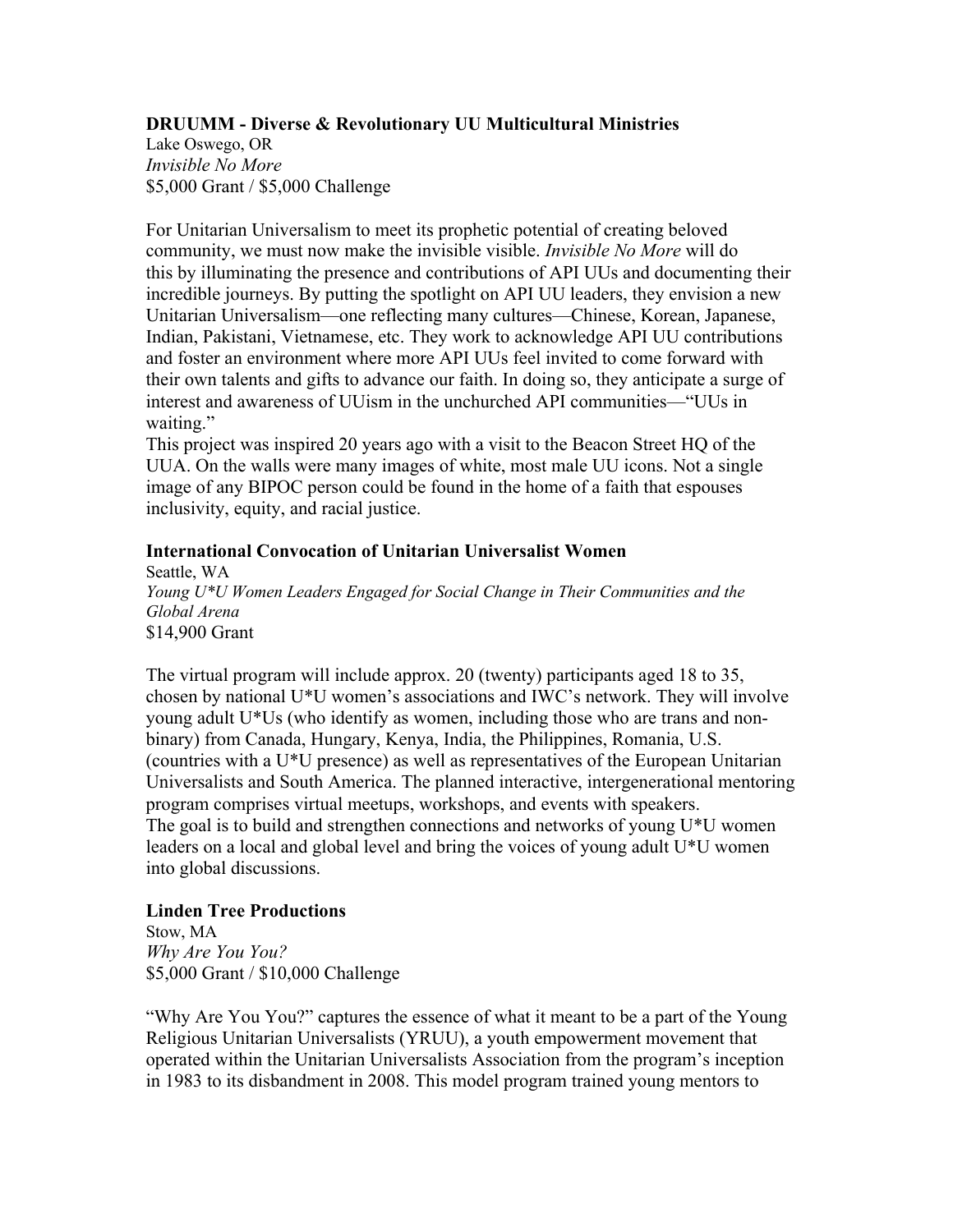work alongside teens, providing a safe place for members to explore self-expression, have a voice and gain agency in the world through honing leadership skills.

"Why Are You You?" will tell the story of how the games, the worship times, the programs and the popular conferences shaped the lives of those who attended and gave them a sense of purpose and belonging. "Why Are You You?" producers plan to visit youth groups in the Unitarian Universalist churches to collect footage for the project and share the legacy that two of the three filmmakers experienced in their formative adolescent years.

With the access to the Unitarian Universalist churches around the country, they hope to market this film to share with their congregations. Plans include attending General Assembly to share the vision, interviewing people to help tell our story and hosting film screenings.

#### **North Universalist Chapel Society**

Woodstock, VT *Brave Light Youth Exchange Project* \$20,000 Grant

*Brave Light* is a youth exchange project that brings 25 youth from central Vermont into relationship with 25 youth from the Boston area. Through weekend conferences, these groups focus on relationship building, personal development, and values clarification. They will also learn about cultural, racial, and class differences as well as the systemic forces that shape contemporary life, environmentalism and sustainability. They will learn about courage, cross-cultural connection and deep friendship. In these days of such division, *Brave Light* offers fearlessness and hope to the next generation rising.

#### **Universalist Church of the Philippines**

Negros Oriental, *Nataban Food Forest Project (NFFP)* \$18,000 Grant

The Nataban land is a 17-hectare property of the church originally owned by the Quimada family. It was later sold by the family to the UU Church of the Philippines. This place was historical as the birthplace of our Universalist faith and the Universalist Church of the Philippines was founded there in 1955. This place was very valuable to Filipino UUs. Sadly, the original church building no longer exist, but they are planning to construct a replica of the church in the exact location where it stood mightily before. This proposal aims to establish a *Food Forest* as part of our long term goal to develop a permaculture on the land. The *Nataban Food Forest Project* will strengthen food security, improve the biodiversity in the area, provide livelihood opportunities, and promote eco-tourism in the city.